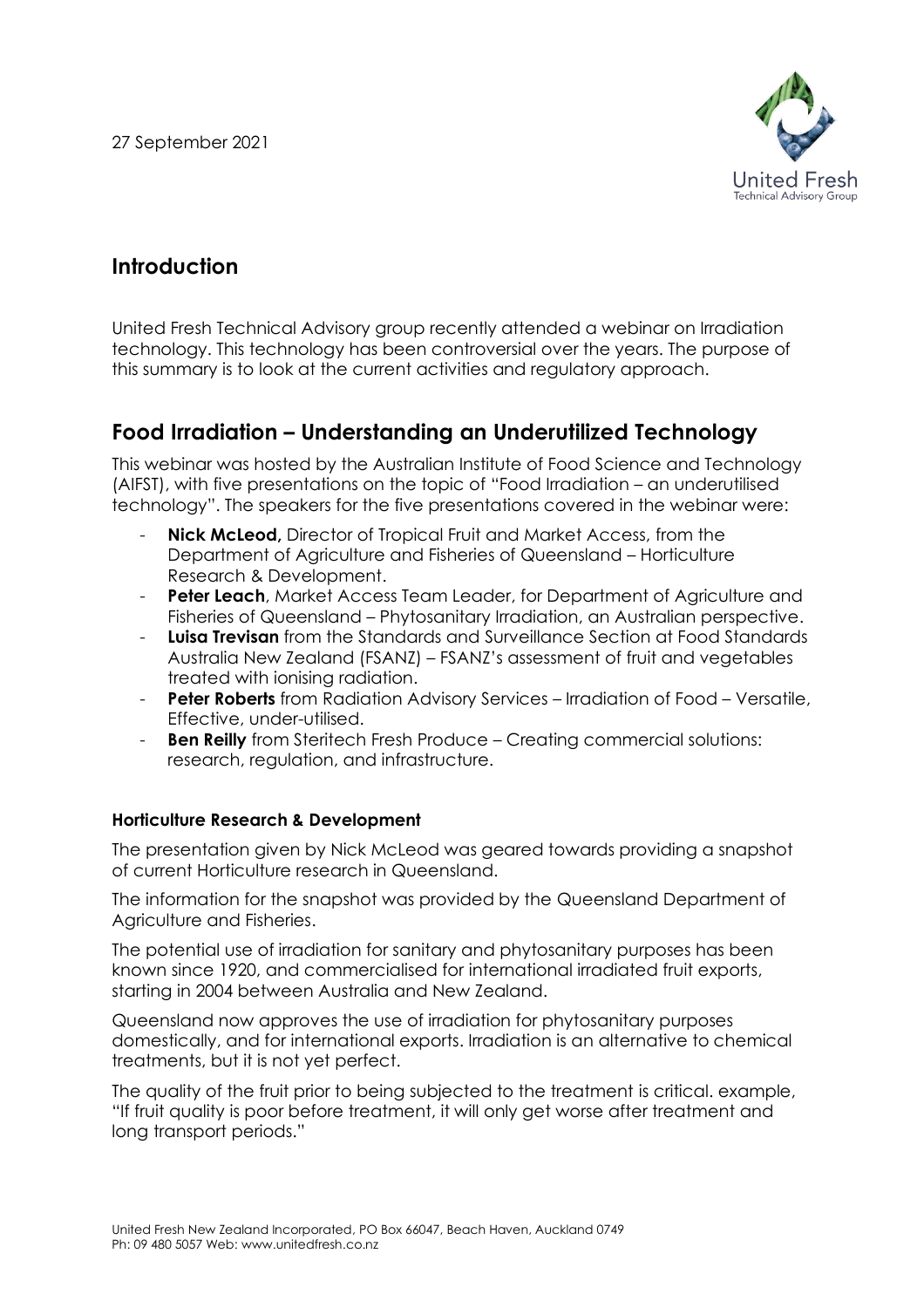### **Phytosanitary Irradiation – An Australian Perspective**

The presentation given by Peter Leach, expands upon the previous presentation regarding the applications irradiation has for phytosanitary purposes.

The aim of the work conducted by the Queensland Department of Agriculture and Fisheries was to provide industries with multiple treatment options, so exporters can choose between chemicals vs non-chemical treatments, and sea freight vs airfreight.

Irradiation for sanitary and phytosanitary purposes has been investigated since the early 1900s, but currently it is generating vigorous debate regarding the impact on food safety.

There has been extensive research conducted over the years on food irradiation, and it is endorsed by many international organisations, more so than other technologies.

Australia has facilities that employ irradiation technologies for sanitary and phytosanitary purposes. These facilities may employ one or more of the following types of radiation:

- **Gamma radiation**, which has good penetration of items, but has a slow processing rate (suited for small to medium pallets).
- **Electron beam** (E-beam) radiation, which has low penetration of items, but a fast-processing rate (better suited for small packages).
- **X-ray radiation**, which has very good penetration of items, with an intermediate processing rate (suited for larger pallets).

The processing rate of each type of radiation is dependent on the time it takes for a product to absorb a certain dose of radiation. Codex has a set of General Standards for irradiation, stating that the overall irradiation dose for food to be considered "safe and wholesome" is 10 kGy (kiloGrey).

More crops are able to tolerate irradiation than any other phytosanitary treatment (e.g., heat, cold, or fumigation treatments. However, while irradiation is able to treat a larger spectrum of crops, within each crop, certain varieties will be more prone to damage from irradiation treatment. For example, some mango varieties tolerate irradiation without problem, while other varieties cannot be irradiated without being damaged. The only crop exception is strawberries, which have a very high tolerance to being irradiated, independent of variety.

There has been significant work done towards establishing irradiation based International Standards for Phytosanitary Measures (ISPM), with the negotiations for the new protocols and standards usually taking 10 years to be finalised.

These standards mainly deal with the insect pests rather than the legislation in the country about food safety. Unless a country approves the standards for irradiation, they cannot be used. There is also no legally binding international legislation on the safety of phytosanitary irradiation.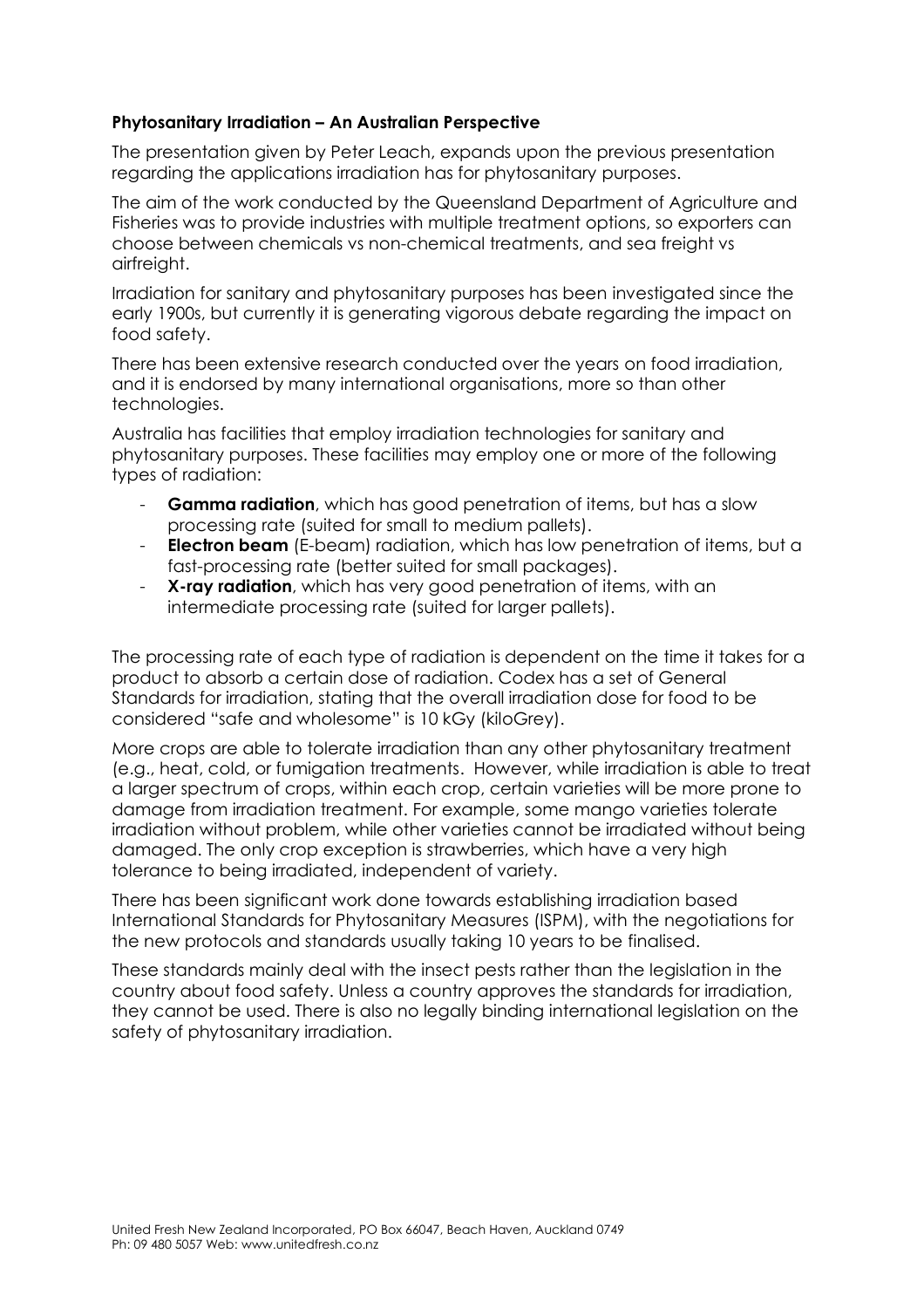There are several broad categories for the legislation of food irradiation:

- Countries that reject irradiation of food.
- Countries that approve irradiation for, at least, one commodity (Australia 2003-2021).
- Countries that have generic (or class wise) approval for groups of food (Australia from 2021).
- Countries that use irradiation domestically, but do not allow it for imports (Japan).

Multiple options, for multiple commodities & multiple markets are being developed. It is believed that there is a huge potential for irradiation in helping Australian industries.

# **FSANZ's assessment of fruit and vegetables treated with ionising radiation**

This presentation covers the role Food Safety Australia & New Zealand (FSANZ) has in the food irradiation space, and the process used by FSANZ to assess applications for development of standards on the irradiation of fruit and vegetables.

FSANZ's involvement is in the development and administration of the Australia New Zealand Food Standards Code, a legislative instrument that is given effect by Australian & New Zealand legislation, FSANZ is not responsible for enforcement. That role is the responsibility of the state and/or country.

The application pathway follows a statutory process with multiple steps and set timeframes, such as:

- Pre-application assistance.
- Assessment where risk assessment and risk management are undertaken.
- Consultation.
- Board review and decision
- Communication of board decision to the relevant government partners and ministers.

A recent application (A1193), submitted in November 2019, sought permission to irradiate all types of fresh fruit and vegetables. The applicant wanted to expand the existing code from 26 fruit and vegetables to all fruit and vegetables, with dried pulses, legumes, nuts, and seeds not in the scope of the change.

The assessment of the A1193 application comprised of the assessment of four main elements:

- A **technical assessment**, where the team considered whether irradiation achieves its stated purpose.
- A **safety assessment**, where the team questions whether there are any public health and safety concerns associated with eating fresh fruit and vegetables that have been irradiated at doses of up to 1 kGy (KiloGrey), which refers to the amount of energy absorbed by the target material.
- A **nutritional assessment**, where the team aims to understand the effect of irradiation on the nutrient content of fruit and vegetables.
- An **intake assessment**, where the team questions the impact of eating irradiated produce on population nutrient intakes.

During the assessment, it was noted that there was a lack of acceptance of the technology by some consumers, with this resistance not unique to Australia or New Zealand. The resistance by consumers, noted during assessment of the A1193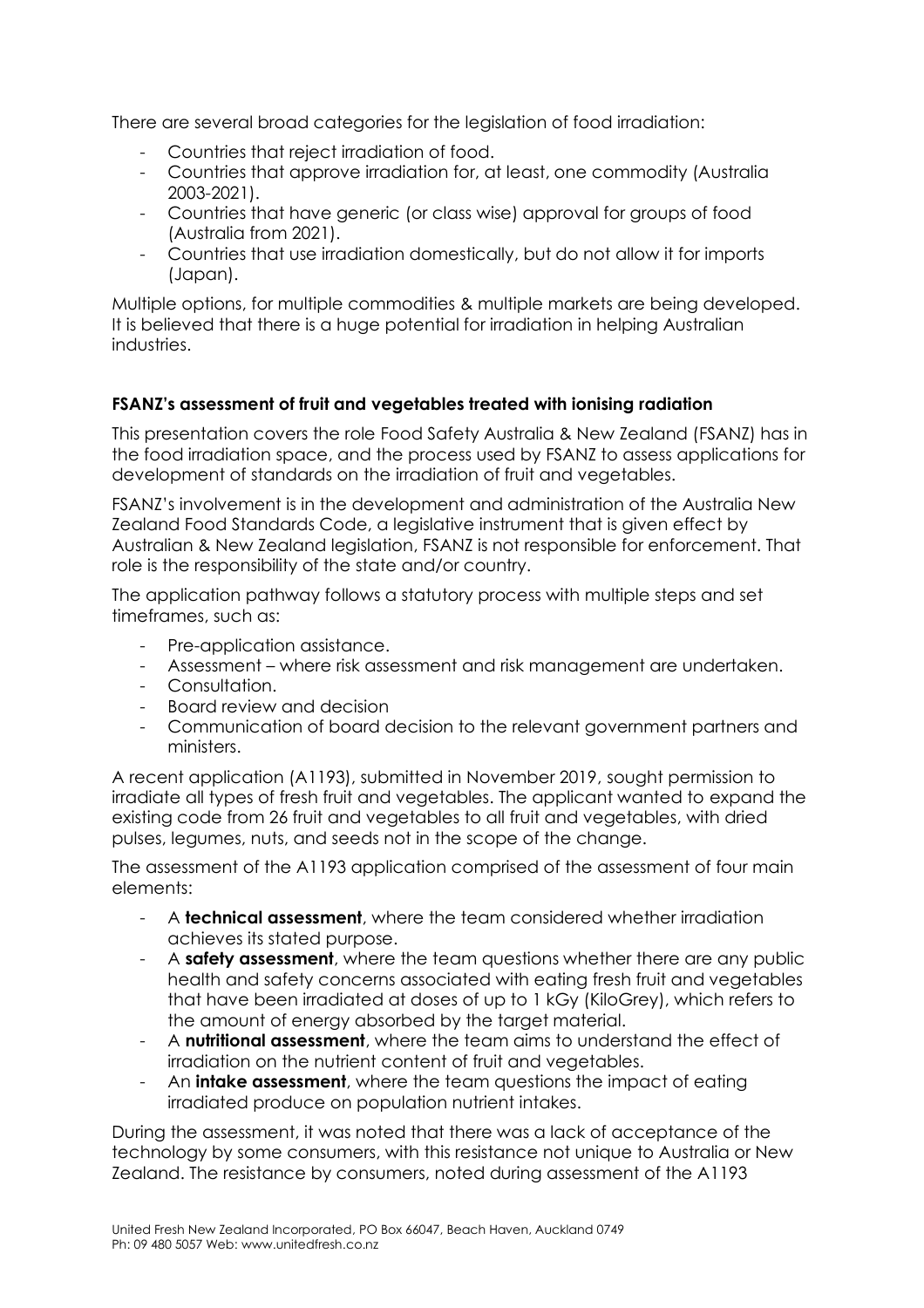application, could have been related to misunderstandings and misinformation surrounding the actual process and its effects on food. Another reason for the consumer resistance may have been the fact that the application represented a "blanket" approval covering, all fruit and vegetables.

Despite the resistance faced during the consultation period, the A1193 application was approved by FSANZ Board in May 2021 and Gazetted in July 2021. This means that, for example, it can now be applied in the event of a foreign or exotic pest incursion, which would otherwise place the Australian horticultural industry at risk.

**Footnote:** It is understood that a recent public consultation regarding irradiation, resulted in the largest number of individual submissions received for almost any topic.

#### Irradiation of Food: Versatile, Effective, Under-utilized

The presentation, given by Peter Roberts, focused on providing an overview of some of the other uses, besides phytosanitary treatment, and why irradiation is so underutilised.

The presentation emphasised that irradiation is a very versatile technology, providing benefits to food safety (e.g., decontamination), food security (e.g., extending storage times), and trade (e.g., quarantine treatments).

Irradiation technology has also proved effective in other areas besides food safety. For example, irradiation has been used to sterilise medical equipment, such as catheters and wound dressings, since the 1960s, as it requires no chemicals or heat, and it penetrates the packaging, which reduces the risk of recontamination.

Despite the potential benefits this technology can provide, it is greatly underutilised. The volume of food products treated with this technology globally are minuscule (less than 0.5 million tonnes annually) when compared to the volume of food treated with other methods.

One reason for the poor market uptake of irradiation technology is a result of retailer resistance to irradiated products appearing on their shelves. The resistance from retailers is mostly due to the requirements for labelling and the perception of consumer backlash.

there are three areas where there is growth potential for the technology:

- Storage and shelf-life extension.
- Food safety through the decontamination of pathogens.
- Quarantine treatments of export produce.

There are multiple benefits to irradiation technology, as it is highly effective, but seldom used. There is also a need for better dialogue with retailers, wholesalers, and other supply chain participants. The use of the technology for phytosanitary treatment of export produce is highly promising, with at least 13 countries involved in trade in irradiated fresh produce. It is a promising technology, but work is still needed for its acceptance.